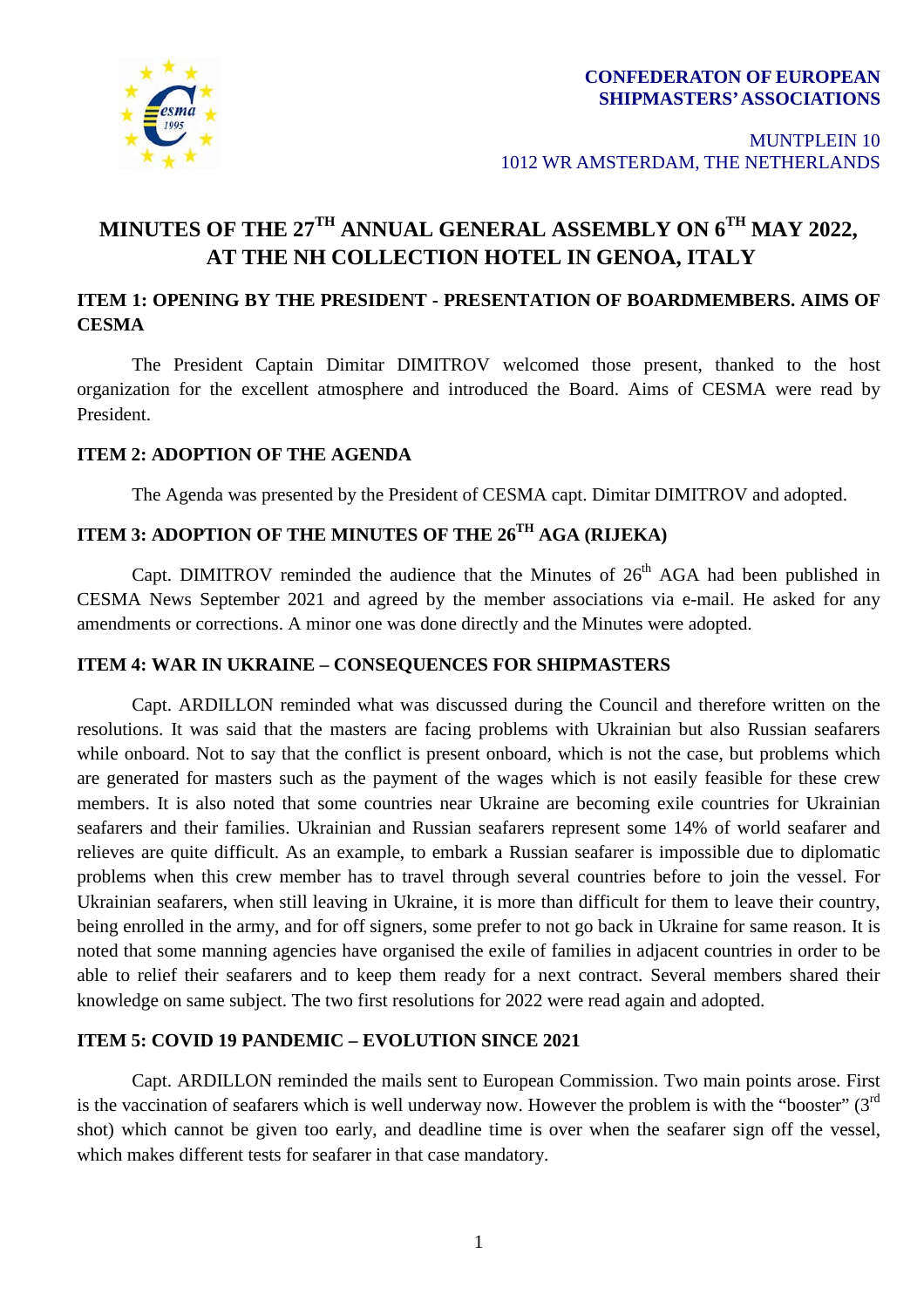The second point is that seafarers are still very often not allowed for shore leave during calls. Capt. LAKOS, being deep sea pilot in North Sea, related the case is quite frequent, and also that he sometime forbids himself to go ashore while in port due to obligation of tests before to come back on board.

Capt. WITTIG said that Covid will probably never disappear and he is afraid that the solution which will be taken in future will be first to prohibit shore leaves for crew members.

After discussion, it was decided to write to EU Commission to express CESMA's fears that in that case it would demonstrate that nothing was learnt from the pandemic.

### **ITEM 6: PRESSURE ON SHIPMASTERS**

Capt. BADELL pointed out the pressure on captains. All of us have had a responsibility on board ships as a Master. All of us know what the "Commercial pressure" is: pressure to reach destination on time, pressure to take more cargo, pressure to cross the Suez Canal despite the poor visibility and strong winds, pressure to anchor in not special wide places, pressure to go inside the port with heavy weather without the Pilot, and all kind of imaginable pressures. Behind almost of accidents there is a Commercial pressure, Ever Given, Costa Concordia, Lose of Containers in the Pacific Ocean East bound, and for sure that all of us recognize this.

During the following discussion, it was underlined that the fatigue also increases the commercial pressure, and also that some time the captain put himself a pressure, in order to demonstrate to owner or manager his competence as captain.

The question is what CESMA can do to help captains to rely with this commercial pressure.

#### **ITEM 7: CRIMINALIZATION OF SEAFARERS – PRESENT SITUATION**

Capt. DIMITROV and CONEV related the case of the captain of Panama flagged MV Vera Su to whom was given a 3-year probation sentence. BSMA attempted to approach the captain.

No other new cases were reported by the attendees.

#### **ITEM 8: DIGITALIZATION OF SHIPPING – CHALLENGES FOR SHIPMASTERS**

The focus is put on the fact that all data are kept onboard, which could be good in order to find back info, but captains have to keep in mind that all these data can be sent or taken by shore during a connection. There is a need of assessment of cyber security on board.

#### **ITEM 9: DECARBONIZATION – RESPONSIBILITY FOR SHIPMASTERS**

The item was discussed during the part two of the seminar.

#### **ITEM 10: ANY OTHER MATTER**

Capt. LETTICH came back with the sentence for the trial of JOLLY NERO which should be delivered that day. However the sentence is postponed till  $15<sup>th</sup>$  September.

# **ITEM 11: RESOLUTIONS 27th AGA, GENOA**

Resolutions were shown and read as discussed during the Council. No remarks or changes came during the AGA, resolutions were approved.

#### **ITEM 12: NEXT AGA INVITATION**

Capt. CONEV presented again the invitation from BSMA, Bulgaria for the next CESMA AGA to be held in Varna, Bulgaria in May 2023. Proposed dates, still to be confirmed are 18<sup>th</sup> and 19<sup>th</sup> of May. The